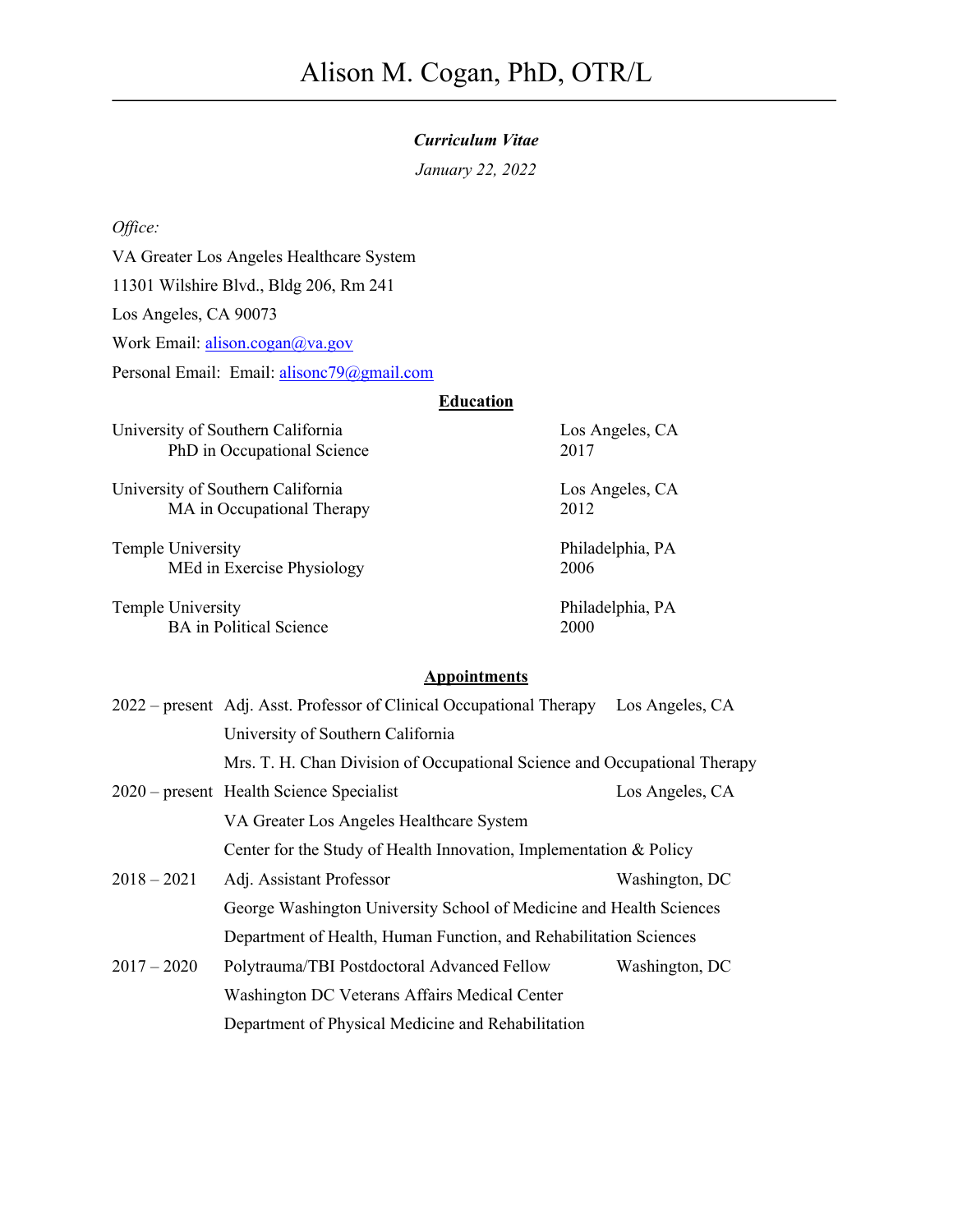### *Registration and Licensure*

2012 – present Registered Occupational Therapist (NBCOT #302063; valid through 3/31/2024) 2012 – present Licensed Occupational Therapist – California (13047; valid through 1/31/2023) 2018 – 2020 Licensed Occupational Therapist – Virginia (0119-007625)

### **Current Grants**

Using EHR Data to Monitor Functional Recovery in Adults with Brain Injury during Inpatient Rehabilitation (PI: Cogan) American Occupational Therapy Foundation Health Services Research Grant Amount: \$92,241 Funding Period: 12/15/2020 – 11/15/2022

Coordinating Hub to Promote Research Optimizing Veteran-centric EHR Networks (PROVEN) (PI: Simon) VA Health Services Research & Development (SDR-20-197) Amount: \$2,500,000 Funding Period: 4/1/2020-3/31/2025 Role: Project director

Enhancing PROVEN's Understanding of the Veteran Experience during the Cerner Transition (PROVEN VET) (MPIs: Fix & Davila) VA Health Services Research & Development – PROVEN Hub Rapid Pilot Project (SDR-20-197-8) Amount: \$85,000 Funding Period: 10/1/2021 – 9/30/2022 Role: Co-investigator

### **Publications**

### *Peer-reviewed Journal Articles*

- **Cogan, A.M.**, Bender Pape, T., DeKoven, M., Yeaw, J., Anupindi, R., & Jordan, N. (2022). Health care resource utilization and costs for adults with mild traumatic brain injury with chronic vestibular impairment. *Archives of Physical Medicine and Rehabilitation, 103,* 90-97*.*  https://doi.org/10.1016/j.apmr.2021.08.017.
- **Cogan, A.M.**, Weaver, J.A., Scholten, J., Bender Pape, T., & Mallinson, T. (2021). Psychometric properties and sex differences on the Mayo Portland Adaptability Inventory Participation subscale (M2PI) in Veterans with TBI. *Archives of Physical Medicine and Rehabilitation, 102,*  2193-2200. https://doi.org/10.1016/j.apmr.2021.06.003
- Kinney, A.R., Stephenson, R.O., **Cogan, A.M.**, Forster, J.E., Gerber, H.R., & Brenner, L.A. (2021). Participation mediates the relationship between post-concussive symptoms and suicidal ideation among Veterans. *American Journal of Occupational Therapy, in press.*
- **Cogan, A.M.**, Weaver, J.A., Davidson, L., Khroumouchkine, N., & Mallinson, T. (2021). Response to Hori et al.: "Association of speech therapy time and cognitive recovery in stroke patients: A comparison of studies". [Letter to the editor]. *JAMDA, 22,* 1328-1329*.* https://doi.org/10.1016/j.jamda.2021.02.026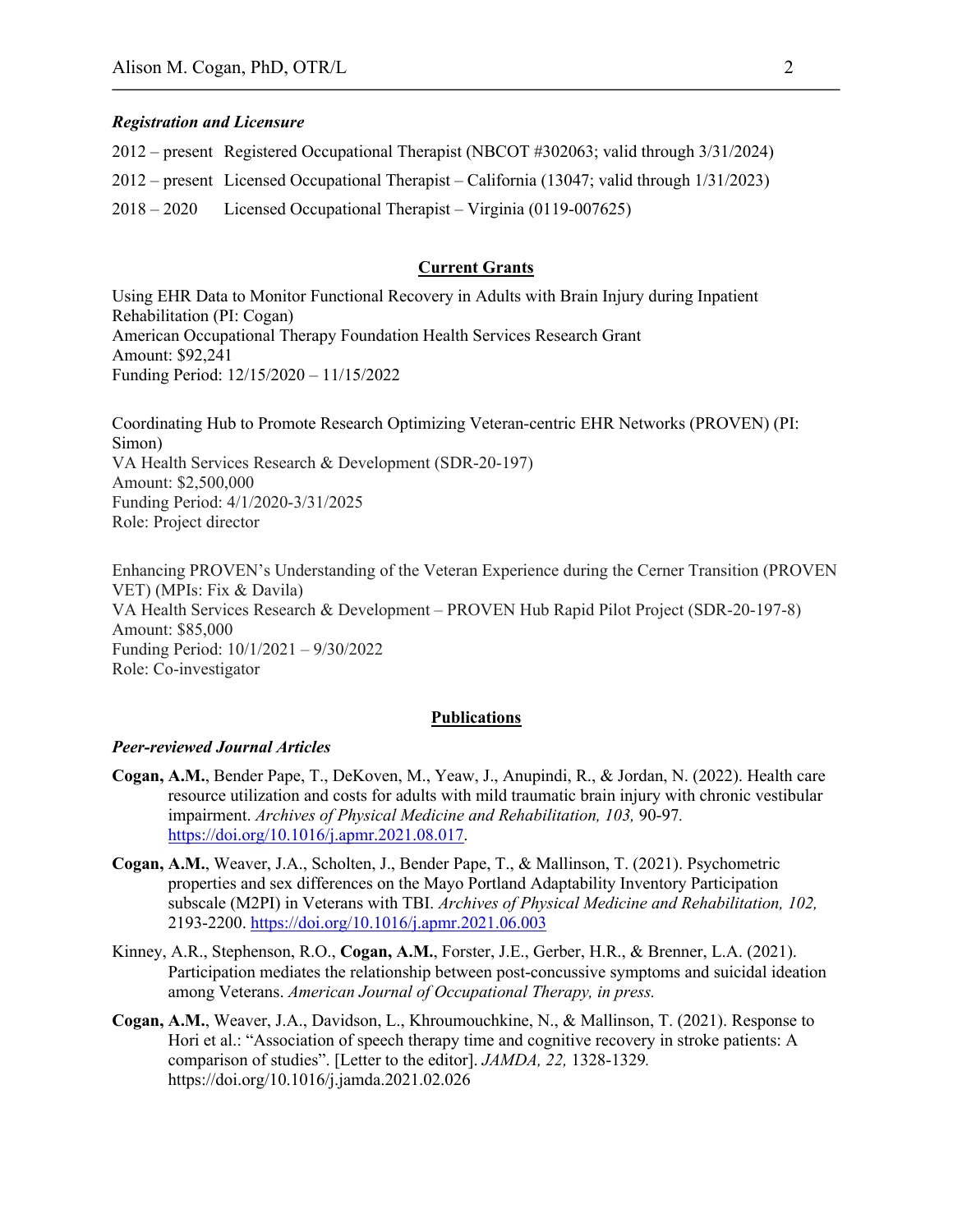- **Cogan, A.M.**, Weaver, J.A., Ganz, D.A., Davidson, L., Cole, K.R., & Mallinson, T. (2021). Association of therapy time per day with functional outcomes and rate of recovery in older adults after elective joint replacement surgery. *Archives of Physical Medicine and Rehabilitation, 102,* 881- 887. https://doi.org/10.1016/j.apmr.2020.10.123
- **Cogan, A.M.**, Weaver, J.A., Davidson, L., Khroumouchkine, N., & Mallinson, T. (2021). Association of therapy time and cognitive recovery in stroke patients in post-acute rehabilitation. *JAMDA, 22*, 453-458. https://doi.org/10.1016/j.jamda.2020.06.031
- Weaver, J.A., **Cogan, A.M.**, Davidson, L., & Mallinson, T. (2021). Combining items from three federally mandated assessments using Rasch measurement to reliably measure cognition across post-acute care. *Archives of Physical Medicine and Rehabilitation, 102,* 106-114. https://doi.org/10.1016/j.apmr.2020.07.003
- **Cogan, A.M.**, Haines, C.E., & Devore, M.D. (2021). Intersections of military culture and health care among service members with chronic mild traumatic brain injury. *Men and Masculinities*, *24*, 468-482. https://doi.org/10.1177/1097184X19872793
- **Cogan, A.M.**, Smith, B., Bender Pape, T., Mallinson, T., Eapen, B.C., & Scholten, J. (2020). Selfreported participation restrictions among veterans with traumatic brain injury in Veterans Affairs outpatient polytrauma programs. *Archives of Physical Medicine and Rehabilitation, 101*, 2071- 2079. https://doi.org/10.1016/j.apmr.2020.06.030
- **Cogan, A.M.**, McCaughey, V., & Scholten, J. (2020). Gender differences in traumatic brain injury outcomes in military service members and veterans. *P M & R, 12,* 301-314. https://doi.org/10.1002/pmrj.12237
- **Cogan, A.M.**, Weaver, J.A., McHarg, M., Leland, N.E., Davidson, L.F., & Mallinson, T. (2020). Association of length of stay, recovery rate, and therapy time per day with functional outcomes after hip fracture surgery. *JAMA Network Open, 3*(1), e1919672. doi:10.1001/jamanetworkopen.2019.19672
- Florindez, L.I., Carlson, M., Pyatak, E., Blanchard, J., **Cogan, A.M.**, Sleight, A., Hill, V., Diaz, J., Blanche, E., Garber, S. & Clark, F.A. (2020). A qualitative analysis of pressure injury development among medically underserved adults with spinal cord injury. *Disability and Rehabilitation, 42*, 2093-2099. https://doi.org/10.1080/09638288.2018.1552328
- Hawley, L., Mumbower, R., Pappadis, M., Waldman, W., Juengst, S., Dams-O'Connor, K., **Cogan, A.M.**, & Hammond, F. (2019). Ethical considerations in chronic brain injury. *Journal of Head Trauma Rehabilitation, 34,* 433-436. doi: 10.1097/HTR.0000000000000538
- Hanish, K.K., Margulies, I., & **Cogan, A.M.** (2019). Evaluation of an occupation-based women's retreat after pregnancy and infant loss. *American Journal of Occupational Therapy, 73*, 7305345030p1- 7305345030p6. doi:10.5014/ajot.2019.034025.
- **Cogan, A.M.**, Haines, C.E., Devore, M.D., Lepore, K., & Ryan, M. (2019). Occupational changes of military service members with chronic mild traumatic brain injury. *American Journal of Occupational Therapy, 73*, 7303205040p1-7303205040p9. doi:10.5014/ajot.2019.027599
- Sleight, A., **Cogan, A.M.**, Hill, V., Pyatak, E., Diaz, J, Florindez, L.I., Blanchard, J., Vigen, C.L.P., Garber, S., & Clark, F.A. (2019). Factors protecting against pressure injuries in adults with spinal cord injury: A qualitative study. *Topics in Spinal Cord Injury Rehabilitation, 25,* 31-40. https://doi.org/10.1310/sci2501-31
- **Cogan, A.M.**, Philip, J., & Huang, J. (2019). Service member perspectives about occupational therapy treatment in a military concussion clinic. *OTJR: Occupation, Participation and Health, 39*, 232- 238. https://doi.org/10.1177/1539449218813849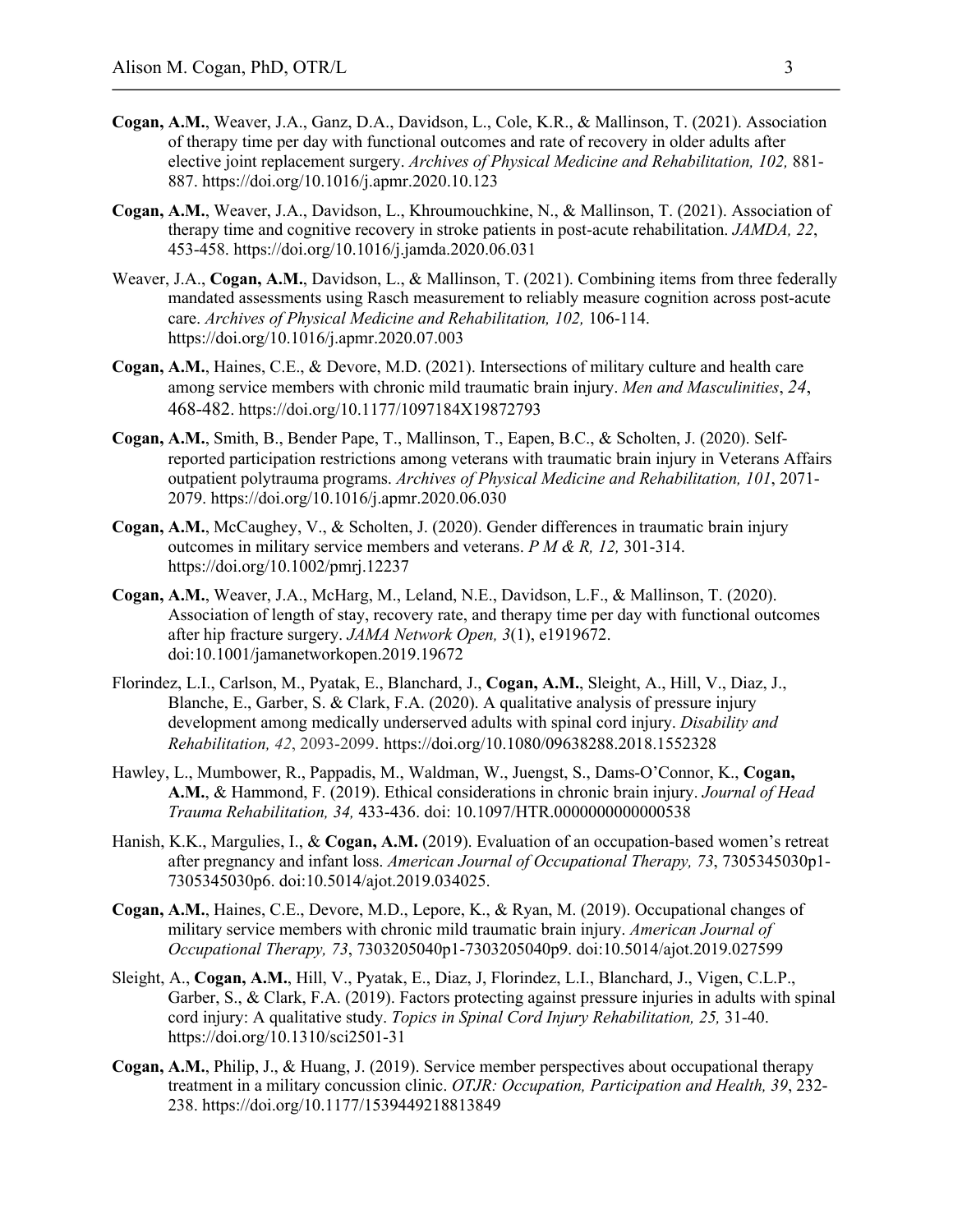- **Cogan, A.M.** & Carlson, M. (2018). Deciphering participation: An interpretive synthesis of its meaning and application in rehabilitation. *Disability and Rehabilitation, 40,* 2692-2703. http://dx.doi.org/10.1080/09638288.2017.1342282
- Carlson, M., Vigen, C.L.P., Rubayi, S., Blanche, E.I., Blanchard, J., Atkins, M., Bates-Jensen, B., Garber, S., Pyatak, E., Díaz, J., Floríndez, L., Hay, J., Mallinson, T., Unger, J., Azen, S., Scott, M., **Cogan, A.M.**, & Clark, F.A. (2017). Lifestyle intervention for adults with spinal cord injury: Results of the USC-RLANRC Pressure Ulcer Prevention Study. *Journal of Spinal Cord Medicine.* Advance online publication. http://dx.doi.org/10.1080/10790268.2017.1313931
- **Cogan, A.M**. (2016). From surviving to flourishing: Using narrative as a tool for client-centered care. *Journal of Humanities in Rehabilitation.* Available from: https://scholarblogs.emory.edu/journalofhumanitiesinrehabilitation/2016/11/30/from-survivingto-flourishing-using-narrative-as-a-tool-for-patient-centered-care/
- **Cogan, A.M.**, Blanchard, J., Garber, S. L., Vigen, C.L.P., Carlson, M., & Clark, F. A. (2016). Systematic review of behavioral and educational interventions for pressure ulcer prevention in adults with spinal cord injury. *Clinical Rehabilitation, 31,* 871-880. doi: 10.1177/0269215516660855
- **Cogan, A.M.** (2015). Community reintegration: Transition between the figured worlds of military and family life. *Journal of Occupational Science, 23,* 255-265. http://dx.doi.org/10.1080/14427591.2015.1114509.
- **Cogan, A.M.** (2015). White matter abnormalities in blast mild traumatic brain injury in the military. *Journal of Occupational Science, 23,* 339-351. http://dx.doi.org/10.1080/14427591.2015.1113494.
- **Cogan, A.M.,** Blanche, E. I., Díaz, J., Clark, F.A., & Chun, S. (2014). Building a framework for implementing new interventions. *OTJR: Occupation, Participation and Health, 34*, 209-220. doi:10.3928/15394492-20141009-01
- **Cogan, A.M.** (2014). Supporting our military families: A case for a larger role for occupational therapy in prevention and mental health care. *American Journal of Occupational Therapy, 68, 478-483.* http://dx.doi.org/10.5014/ajot.2014.009712
- **Cogan, A.M.** (2014). Occupational needs and intervention strategies for military personnel with mild traumatic brain injury and persistent post-concussion symptoms: A review. *OTJR: Occupation, Participation and Health, 34,* 150-159. doi:10.3928/15394492-20140617-01

### *Other Journal Articles*

- **Cogan, A.M.**, Silva, M.A., & Brostow, D.P. (2021). Low back pain and traumatic brain injury. [Information/Education Page]. *Archives of Physical Medicine and Rehabilitation, 102,* 1441- 1443. https://doi.org/10.1016/j.apmr.2021.02.019
- Ling, C., **Cogan, A.M.**, Cervelli, L., & Rossiter, A. (2020). Treating military spouses\* in the private sector. [Information/Education Page]. *Archives of Physical Medicine and Rehabilitation, 101,*  927-930. https://doi.org/10.1016/j.apmr.2019.12.002
- Rossiter, A., **Cogan, A.M.**, Cervelli, L., & Ling, C. (2020). Treating military children in the private sector. [Information/Education Page]. *Archives of Physical Medicine and Rehabilitation, 101*, 735-737. https://doi.org/10.1016/j.apmr.2019.12.003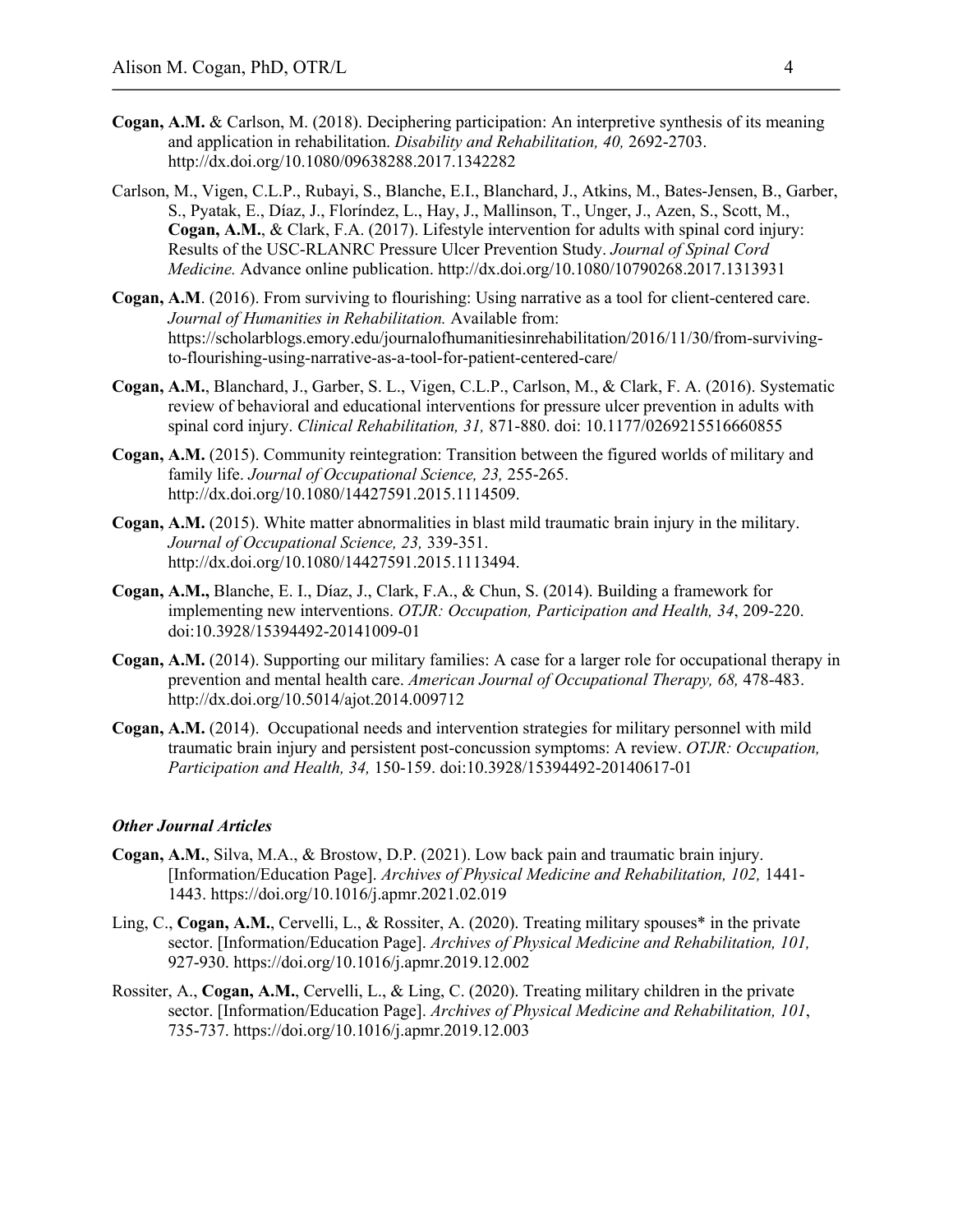- Weaver, J., Elgin, E., Jones, A., Guernon, A., **Cogan, A.M.**, Mallinson, T., & Bender Pape, T. (2019). Measurement characteristics and clinical utility of the Disorders of Consciousness Scale for individuals with brain injury. [Highlights from the Rehabilitation Measures Database]. *Archives of Physical Medicine and Rehabilitation*, 100, 1385-1386. https://doi.org/10.1016/j.apmr.2019.03.006
- Reed, N., Silverberg, N., Iaccarino, M.A., McCrea, M., McCulloch, K.L., Panenka, W., Gregory, E., Dams-O'Connor, K., Iverson, G.L., Jamora, C.W., Belanger, H., McKinney, G., **Cogan, A.M.**, & Provvidenza, C. (2019). Returning to activity after concussion. [Information/Education Page]. *Archives of Physical Medicine and Rehabilitation, 100,* 789-791. https://doi.org/10.1016/j.apmr.2018.11.022
- **Cogan, A.M.**, Cervelli, L., Dillahunt-Aspillaga, C., & Rossiter, A. (2018). Treating military service members and veterans in the private sector: Information and resources for clinicians. [Information/Education Page]. *Archives of Physical Medicine and Rehabilitation, 99,* 2659-2661. https://doi.org/10.1016/j.apmr.2018.06.006

### *Book*

Clark, F.A., Blanchard, J., Sleight, A., **Cogan, A.M.**, Florindez, L., Gleason, S. …Vigen, C. (2015). *Lifestyle Redesign®: The intervention tested in the USC Well Elderly Studies* (2nd ed.). Bethesda, MD: The American Occupational Therapy Association, Inc.

## *Book Chapter*

**Cogan, A.M.**, Dillahunt-Aspillaga, C., & Scholten, J. (2021). Caring for Veterans with traumatic brain injury in the private sector. In A. Rossiter & R. D'Aoust, *Caring for Veterans in civilian healthcare settings*. Burlington, MA: Jones & Bartlett Learning.

### *Published Abstracts (\* indicates duplicate with professional presentation)*

- \***Cogan, A.M.** (2020). Using the Rehabilitation Treatment Specification System to characterize usual care in a military concussion care clinic. *Archives of Physical Medicine and Rehabilitation, 101*(11), e64. https://doi.org/10.1016/j.apmr.2020.09.192
- Weaver, J.A., **Cogan, A.M.**, Davidson, L., Schlumpf, K., & Mallinson, T. (2020). When is change meaningful? A comparison of the MCID, MDC, and cMDC. *Archives of Physical Medicine and Rehabilitation, 101*(11), 57. https://doi.org/10.1016/j.apmr.2020.09.169
- Weaver, J.A., Maisano, K., **Cogan, A.M.**, Mallinson, T., Leeds, S., Guernon, A., Watters, K., Nebel, J., & Pape, T. (2020). Rehabilitation interventions to facilitate recovery of consciousness following a traumatic brain injury: A systematic review. *American Journal of Occupational Therapy, 74*(4, Supplement 1). doi: 10.5014.ajot.2020.74S1-PO8733.
- \***Cogan, A.M.** & Scholten, J. (2019). Participation restrictions in Veterans with TBI in the polytrauma system of care. *Archives of Physical Medicine and Rehabilitation, 100*(10), e105. https://doi.org/10.1016/j.apmr.2019.08.305
- \*Weaver, J.A., **Cogan, A.M.**, Mallinson, T., & Davidson, L. (2019). Developing a cognition scale using items from three federally mandated assessments in post-acute care. GW University Research Days. https://cpb-use1.wpmucdn.com/blogs.gwu.edu/dist/7/135/files/2019/04/Research\_Days\_2019\_Abstract\_Book\_ Day 2-1gjjqcj.pdf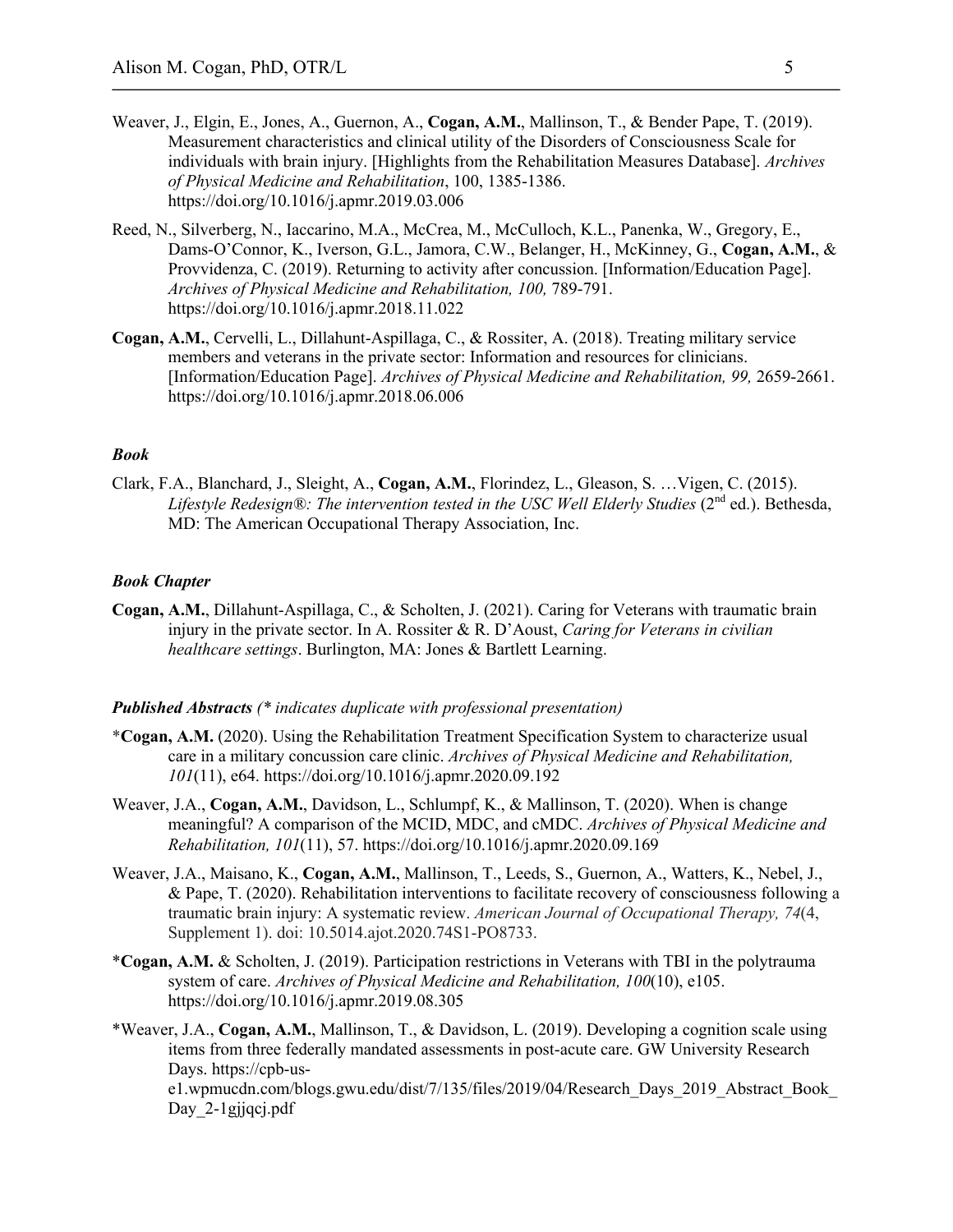- **\*Cogan, A.M.** (2017). Treatment model of occupational therapy intervention for service members with chronic symptoms following mTBI. *Archives of Physical Medicine and Rehabilitation, 98*, e132. http://dx.doi.org/10.1016/j.apmr.2017.08.429
- **\*Cogan, A.M.**, Devore, M., Haines, C., Lepore, K., & Ryan, M. (2017). "Ready to be a normal person again": Occupational needs of service members with mTBI. *American Journal of Occupational Therapy, 71* (4 Suppl 1), 7111505073p1. doi: 10.5014/ajot.2017.71S1-RP303C
- **\*Cogan, A.M.**, Devore, M. D., Haines, C., Lepore, K., & Ryan, M. (2016). Challenges of service members with persistent symptoms following mTBI. *Archives of Physical Medicine and Rehabilitation, 97*(10), e25. http://dx.doi.org/10.1016/j.apmr.2016.08.071
- **\*Cogan, A.M.**, Blanchard, J., Garber, S. L., Vigen, C. L. P., Carlson, M., & Clark, F. A. (2016). Systematic review of behavioral interventions to prevent pressure ulcers in adults with spinal cord injury. *Archives of Physical Medicine and Rehabilitation, 97*(10), e141. http://dx.doi.org/10.1016/j.apmr.2016.08.438
- Sleight, A., Hill, V., **Cogan, A.M.**, Pyatak, E., Díaz, J., & Clark, F. A. (2016). Factors protecting against medically serious pressure ulcers in adults with spinal cord injury: A qualitative study. *Archives of Physical Medicine and Rehabilitation, 97*(10), e38. http://dx.doi.org/10.1016/j.apmr.2016.08.111
- Florindez, L., Clark, F. A., Carlson, M., Pyatak, E., Sleight, A., Díaz, J., Hill, V., & **Cogan, A.M.** (2016). Pressure ulcer development in the context of a lifestyle-based intervention. *Archives of Physical Medicine and Rehabilitation, 97*(10), e44. http://dx.doi.org/10.1016/j.apmr.2016.08.132

## *Other Publications (no peer review)*

- **Cogan, A.M.** (2019, January). Learning to love secondary data analysis. *American Congress of Rehabilitation Medicine Measurement Networking Group Newsletter.* https://acrm.org/mng-preto-post-newsletter-winter-2019/44393/
- **Cogan, A.M.** (2018, August) To tweet or not to tweet: Pros and cons of using Twitter for professional communication. *American Congress of Rehabilitation Medicine Early Career Networking Group Newsletter.* https://acrm.org/ecng-newsletter-aug-2018/original-article/
- **Cogan, A.M.** (2017, November). 3 things I've learned about Veterans. *USC Chan Division News.* https://chan.usc.edu/news-and-events/news/3-things-ive-learned-about-veterans
- **Cogan, A.M.** (2017, June). Why get involved in professional organizations? Weighing the benefits and challenges. *American Congress of Rehabilitation Medicine Early Career Networking Group Newsletter.* http://acrm.org/ecng-newsletter-june-2017/why-get-involved-in-professionalorganizations-weighing-the-benefits-and-challenges/
- **Cogan, A.M.** (2015, December). Recap of the ACRM 2015 Annual Conference: Experience of an early career attendee. *American Congress of Rehabilitation Medicine Early Career Networking Group Newsletter.* http://www.acrm.org/ecng-newsletter-dec-2015/

### *Webinars*

Kolakowsky-Hayner, S., Criscione, M., & **Cogan, A.M.** (2021, February 19). How to make the most of a virtual conference. American Congress of Rehabilitation Medicine. *Career Development Corner series*. Available at https://www.youtube.com/watch?v=jtawiWnngTw&feature=youtu.be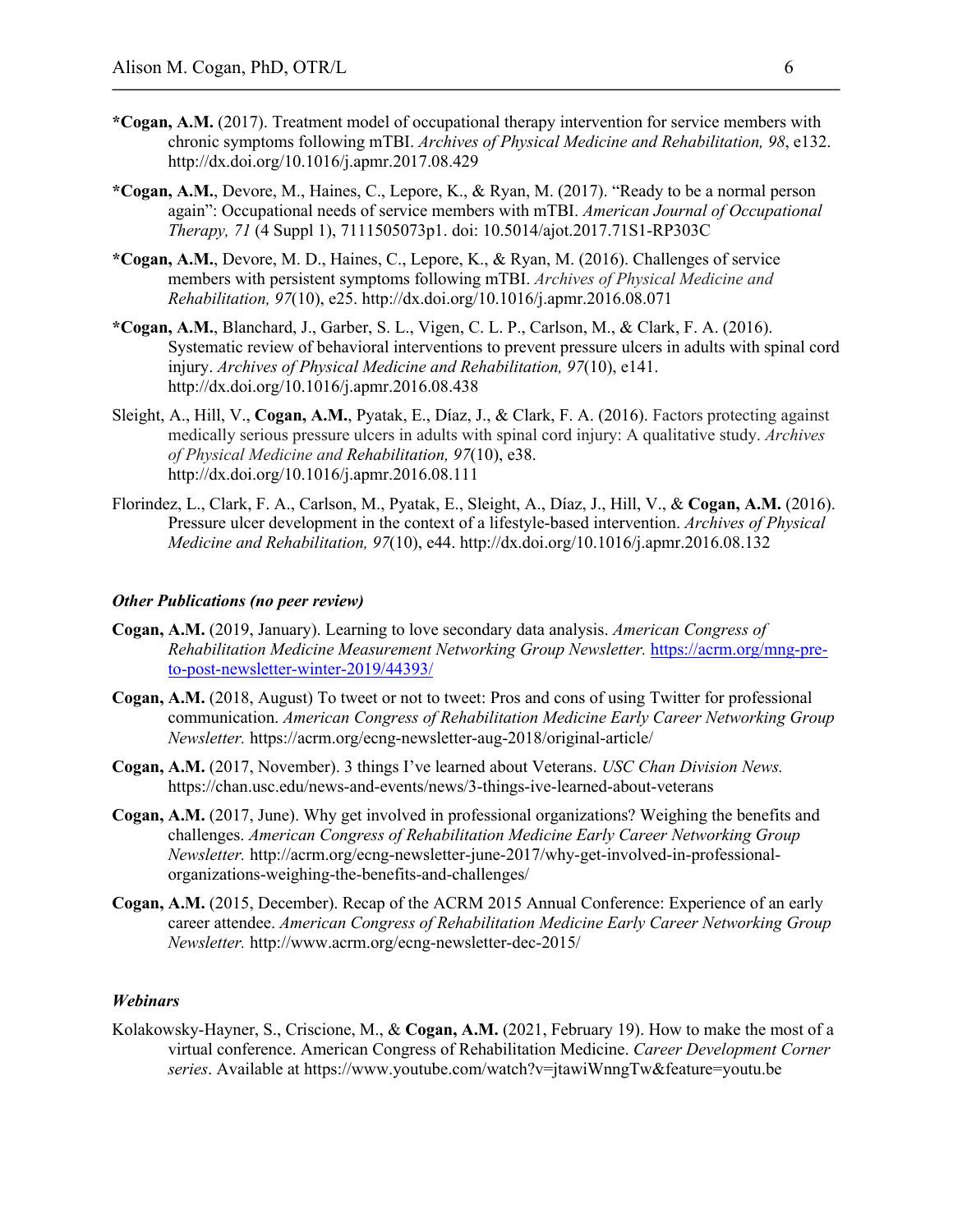USC Chan Division of Occupational Science and Occupational Therapy. (2016). *Lifestyle Redesign Series*, units 1-6. **A.M. Cogan** & A. Sleight, writers. Available through www.aota.org

## **Honors and Awards**

| 2022        | Mentee, Training in Grantsmanship for Rehabilitation Research                                                                                                             |
|-------------|---------------------------------------------------------------------------------------------------------------------------------------------------------------------------|
| 2021        | Outstanding Reviewer Award, American Journal of Occupational Therapy                                                                                                      |
| 2020        | Elite Reviewer, Archives of Physical Medicine and Rehabilitation                                                                                                          |
| 2020 & 2018 | Early Career Conference Travel Scholarship, American Congress of Rehabilitation<br>Medicine Brain Injury Interdisciplinary Special Interest Group                         |
| 2017        | Penelope Louise Richardson Graduation Award, University of Southern California Mrs.<br>T. H. Chan Division of Occupational Science and Occupational Therapy               |
| 2016        | 1 <sup>st</sup> place Poster, Occupational Therapy and Occupational Science category, University of<br>Southern California Herman Ostrow School of Dentistry Research Day |
| 2012        | Elizabeth Jean Yerxa Graduation Award, University of Southern California Mrs. T. H.<br>Chan Division of Occupational Science and Occupational Therapy                     |
| 2012        | Kappa Delta Phi Scholarship, American Occupational Therapy Foundation                                                                                                     |

### **Professional Presentations**

#### *Conference Papers*

- Oyesanya, T., **Cogan, A.M.**, Backus, D., Roberts, P., Pappadis, M., Faieta, J., Downer, B., Bergquist, T., Kew, C., Carlozzi, N., & Li, C. (2021, September 26-29). Mentoring Is A Key to Success: Research and Leadership Mentoring Initiatives from the ACRM Career Development Networking Group. American Congress of Rehabilitation Medicine Annual Conference. Virtual meeting.
- Sotto, S., King, C., Wertheimer, J., Roberts, P., **Cogan, A.M.**, Bender Pape, T., Oyesanya, T., Backus, D., Katz, D., Bushnik, T., Sisto, S. (2021, September 26-29). Leadership Development Course: Culturally Competent Leadership in Rehabilitation Medicine and Research. American Congress of Rehabilitation Medicine Annual Conference. Virtual meeting.
- Dillahunt-Aspillaga, C., **Cogan, A.M.**, Rossiter, A., Cervelli, L., & Ling, C. (2020, October 21-24). Providing culturally competent care for service members, veterans, and their families. [Symposium]. American Congress of Rehabilitation Medicine Annual Conference. Virtual meeting.
- **Cogan, A.M.**, Weaver, J.A., Mallinson, T., & Davidson, L. (2019, June 21-22). Association between therapy intensity and cognitive change in patients with stroke. [Research presentation.] Occupational Therapy Summit of Scholars. Charleston, SC.
- Weaver, J.A., Cogan, A.M., Mallinson, T., & Davidson, L. (2019, June 21-22). Co-calibrating cognition items from three federally mandated assessments in post-acute stroke care. [Research presentation; non-presenting author.] Occupational Therapy Summit of Scholars. Charleston, SC.
- **Cogan, A.M.** & Meehan, A.L. (2019, April 4-7). Applications of telehealth in occupational therapy practice: Examples from a VA medical center. [Short course]. American Occupational Therapy Association 99<sup>th</sup> Annual Conference and Expo. New Orleans, LA.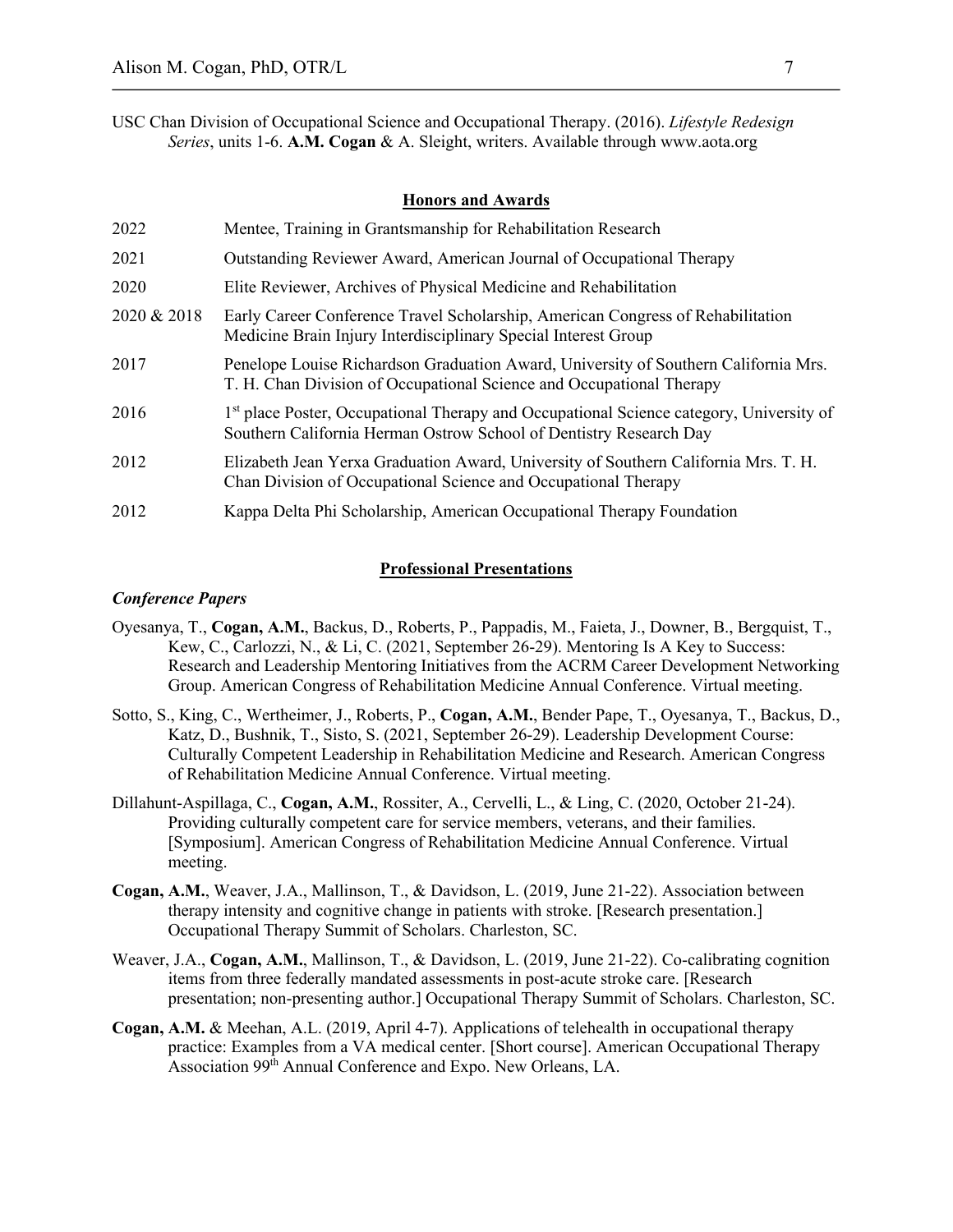- **Cogan, A.M.** (2018, September 30-October 3). Variable perspectives on mild traumatic brain injury among service members and healthcare providers. [Conference paper]. American Congress of Rehabilitation Medicine 95<sup>th</sup> Annual Conference. Dallas, TX.
- **Cogan, A.M.** (2018, June 11-13). "Treated like a normal person": Patient perspectives of rehabilitation in a military concussion clinic. [Conference paper].  $4<sup>th</sup>$  Federal Interagency Traumatic Brain Injury Conference. Washington, DC.
- **Cogan, A.M.** (2018, April 19-22). Treatment model of occupational therapy intervention for service members with chronic mTBI. [Conference paper]. American Occupational Therapy Association 98<sup>th</sup> Annual Conference and Expo. Salt Lake City, UT.
- **Cogan, A.M.**, Bennett, A., & Rafeedie, S. (2017, March 30-April 2). The ABCs of a powerful profession for 2017 and beyond. [Short course]. American Occupational Therapy Association  $97<sup>th</sup>$  Annual Conference and Expo. Philadelphia, PA.
- **Cogan, A.M.** (2017, March 30-April 2). "Ready to be a normal person again": Occupational needs of service members with mTBI. Coauthors: Devore, M., Haines, C., Lepore, K., & Ryan, M. [Conference paper]. American Occupational Therapy Association  $97<sup>th</sup>$  Annual Conference and Expo. Philadelphia, PA.
- Radomski, M.V., **Cogan, A.M.**, Davidson, L., Eakman, A.M., Mortera, M., Owens, J., Rolle, N., Schelly, C., Showers, M., & Smith, L. (2017, March 30-April 2). Translating post-9/11 era military and veteran occupational therapy research to civilian practice: Addressing social-behavioral consequences of war. [Short course]. American Occupational Therapy Association  $97<sup>th</sup>$  Annual Conference and Expo. Philadelphia, PA.
- **Cogan, A.M.** (2017, April 21). Treatment model of occupational therapy intervention for service members with chronic symptoms following mTBI. [Podium presentation]. Naval Medical Center San Diego 32<sup>nd</sup> Annual Academic Research Competition. San Diego, CA.
- **Cogan, A.M.** (2015, April 24). Occupational therapy intervention to improve community reintegration of military TBI patients. [Podium presentation]. Naval Medical Center San Diego  $30<sup>th</sup>$  Annual Academic Research Competition. San Diego, CA.
- **Cogan, A.M.**, Díaz, J., LaMarca, J., & Blanche, E. I. (2014, October 16-19). Pressure ulcer prevention program for Veterans with SCI. [Conference paper]. Occupational Therapy Association of California Annual Conference. Pasadena, CA.
- LaMarca, J., **Cogan, A.M.,** & Kim, J. (2014, August 27-29). Pressure ulcer prevention program using principles of Lifestyle Redesign. [Conference paper]. Paralyzed Veterans of America Summit. Las Vegas, NV.
- **Cogan, A.M.**, Díaz, J., & Blanche, E.I. (2014, April 3-6). Adapting the PUPS manual and intervention for a VA population. [Research paper]. American Occupational Therapy Association  $94<sup>th</sup>$  Annual Conference and Expo. Baltimore, MD.
- Clark, F., Blanchard, J., Mallinson, T., & **Cogan, A.M.** (2013, November 12-16). Lifestyle Redesign for pressure ulcer prevention in spinal cord injury. [Conference paper]. American Congress of Rehabilitation Medicine 90<sup>th</sup> Annual Conference. Orlando, FL.
- **Cogan, A. M.** (2012, October 5-8). The Affordable Care Act: Challenges and opportunities for occupational therapists. [Conference paper]. Occupational Therapy Association of California Annual Conference. Pasadena, CA.
- **Cogan, A.M.**, O'Donnell, E., Peres, S., Perring, K., Richards, D., & Tam, J. (2012, June 16). The Annual OT/PT Forum: An opportunity for inter-professional education and networking. [Conference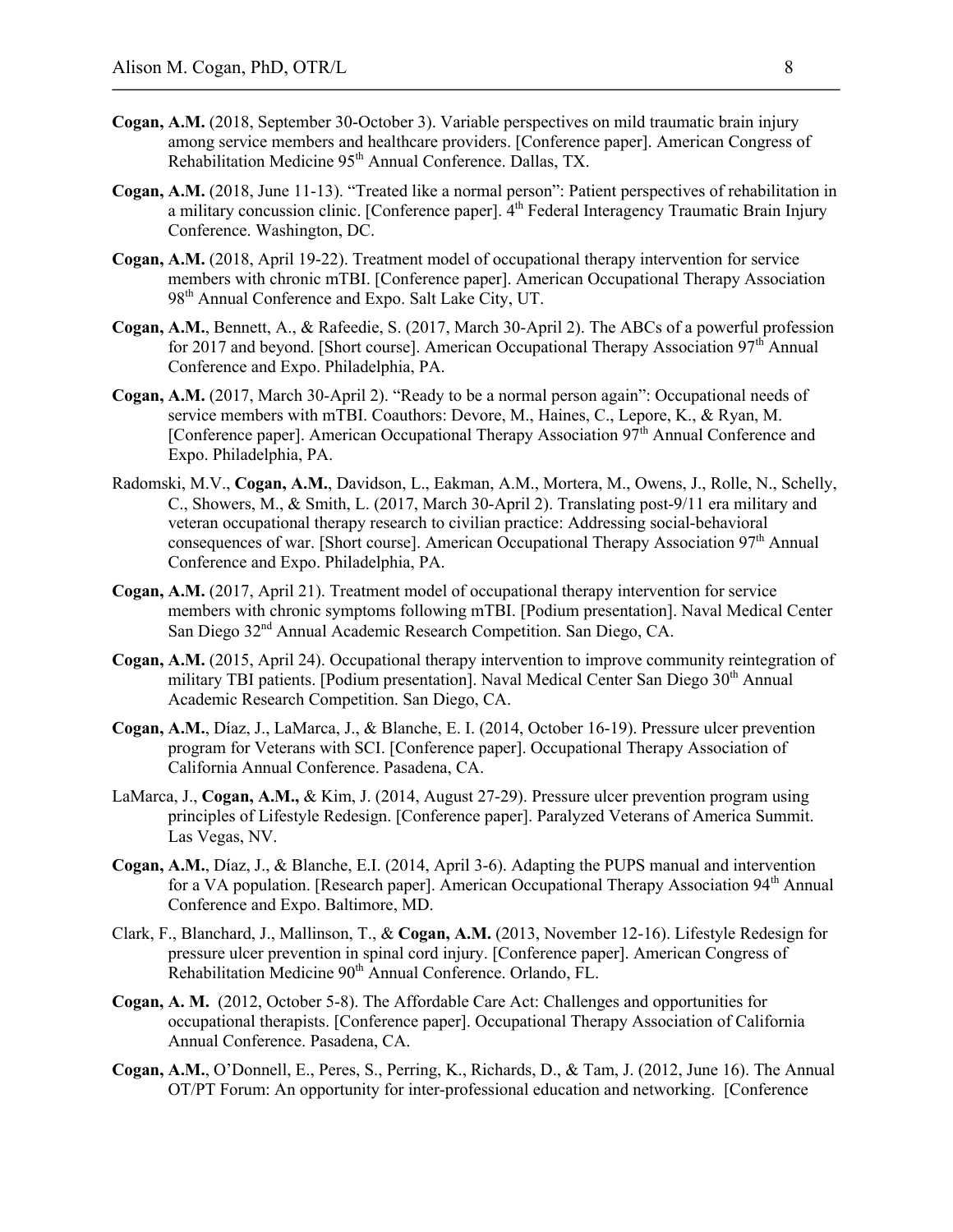paper]. Physician Assistant Educators Association Western Consortium, Interprofessional Education (IPE) Day. Alhambra, CA.

**Cogan, A.M.** & Swart Brennan, A. (2012, March 31-April 1). Mental health occupational therapy in transitional housing. [Conference paper]. Occupational Therapy Association of California Spring Symposium. Anaheim, CA.

## *Panels*

- Hirsh, M., Santos, F., Heyn, P., Gary, K., Pappadis, M., **Cogan, A.M.**, Backus, D. (2021, September 26- 29). 5th Annual Women in Rehabilitation Science Symposium. American Congress of Rehabilitation Medicine Annual Conference. Virtual meeting.
- Backus, D., **Cogan, A.M.**, Hirsch, M., Kolakowsky-Hayner, S., Pappadis, M., Roberts, P., & Zanca, J. (2021, March 19). Enabling leadership in a diverse rehabilitation community. [Closing panel discussion.] ACRM Spring Meeting. Virtual meeting.

### *Instructional Courses*

- Besterman-Dahan, K., **Cogan, A.M.**, & Powell-Cope, G. (2016, October 30-November 4). Qualitative research methods to enhance research: When, why, and how. [Pre-conference instructional course]. American Congress of Rehabilitation Medicine 93<sup>rd</sup> Annual Conference. Chicago, IL.
- Besterman-Dahan, K., Brenner, L.A., **Cogan, A.M.**, & Crocker, T. (2015, October 25-30). Introduction to qualitative research methods for exploring clinical problems and enhancing practice. [Preconference instructional course]. American Congress of Rehabilitation Medicine 92nd Annual Conference. Dallas, TX.

### *Posters*

- Kinney, A.R., Stephenson, R.O., **Cogan, A.M.**, Forster, J.E., Gerber, H.R., & Brenner, L.A. (2021, June 23-25). Participation mediates the relationship between post-concussive symptoms and suicidal ideation among Veterans. Occupational Therapy Summit of Scholars Annual Conference. Virtual meeting.
- Bhandari, P., Awan, B. Z., Weaver, J.A., **Cogan, A.M.**, Mallinson, T., and the RECON Team. (2021, April). Mapping outcomes for recovery of consciousness in severe traumatic brain injury. [Poster]. GWU Research Days. Virtual meeting. https://cpb-use1.wpmucdn.com/blogs.gwu.edu/dist/7/135/files/2021/04/2021-Abstract-Submissions.pdf (Poster, nominated as a finalist for OVPR Cross-Disciplinary Research Award, page 165)
- **Cogan, A.M.** (2020, October 21-24). Using the Rehabilitation Treatment Specification System to characterize usual care in a military concussion care clinic. [Poster]. American Congress of Rehabilitation Medicine Annual Conference. Virtual meeting.
- **Cogan, A.M.**, Weaver, J.A., Mallinson, T., Bender Pape, T., & Scholten, J. (2020, June 19-20). Rasch analysis of the Mayo-Portland Participation Subscale in a sample of Veterans with TBI: Gender differences. [Accepted poster.] Occupational Therapy Summit of Scholars Annual Conference, Fort Collins, Colorado. \*Cancelled due to COVID-19
- Weaver, J.A**.**, Maisano, K., **Cogan, A.M.**, Harrod, T., Bender Pape, T., & Mallinson, T. (2020, June 19- 20). Rehabilitation interventions to facilitate recovery of consciousness following a traumatic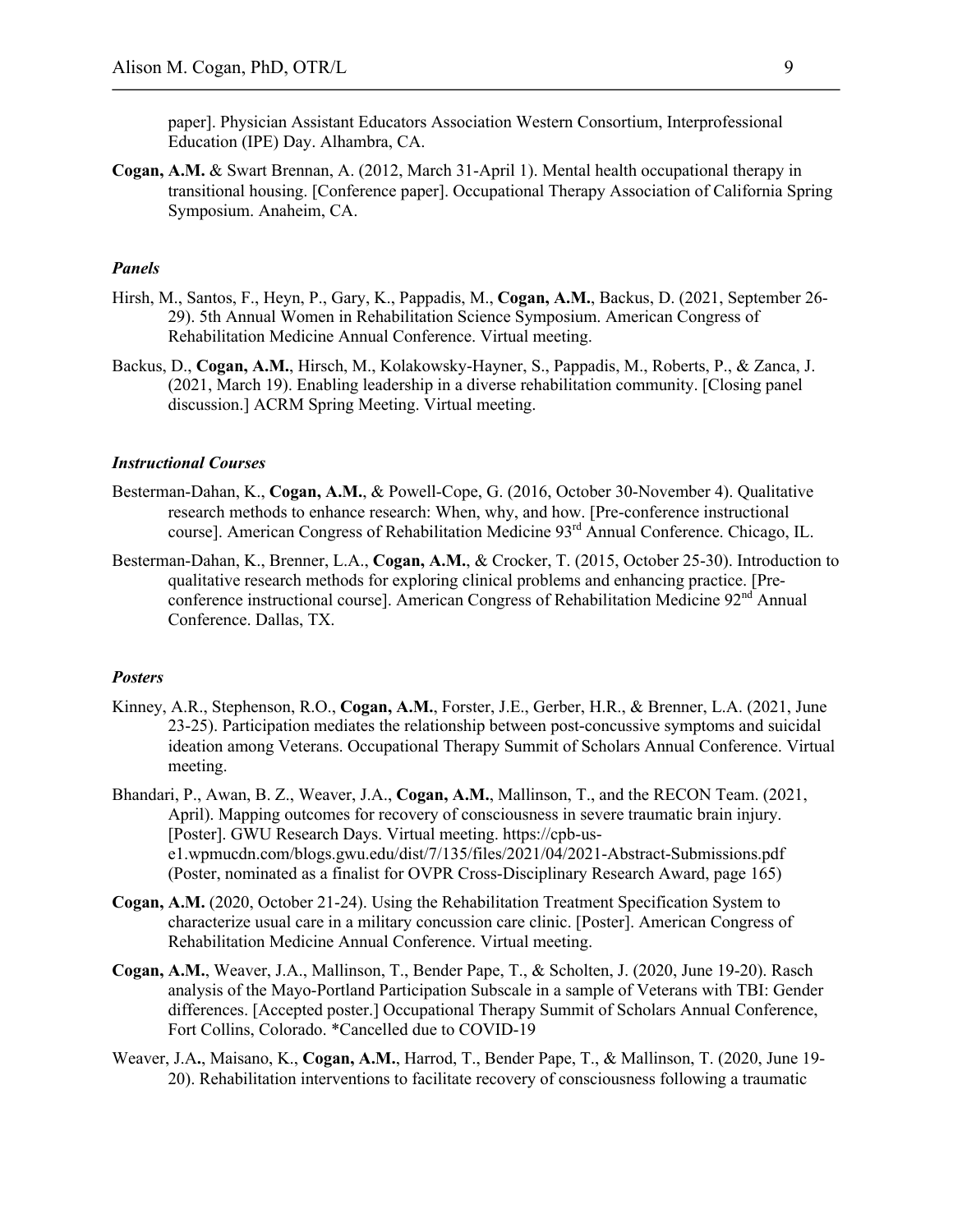brain injury: A scoping review. [Accepted poster.] Occupational Therapy Summit of Scholars Annual Conference, Fort Collins, Colorado. \*Cancelled due to COVID-19

- Weaver, J.A**.**, Maisano, K., **Cogan, A.M.**, Harrod, T., Bender Pape, T., & Mallinson, T. (2020, April). Rehabilitation interventions to facilitate recovery of consciousness following a traumatic brain injury: A scoping review. [Accepted poster.] GW Research Days, Washington, DC. April 2020. https://cpb-us-e1.wpmucdn.com/blogs.gwu.edu/dist/7/135/files/2020/05/2020-Abstract-Submissions-Booklet-FINAL-3.pdf \*Cancelled due to COVID-19
- Weaver, J.A., Maisano, K., **Cogan, A.M.**, Leeds, S., Guernon, A., Watters, K., Nebel, J., Bender Pape, T., Mallinson, T. (2020, March 26-29). Rehabilitation interventions to facilitate recovery of consciousness following a traumatic brain injury: A systematic review. [Poster]. American Occupational Therapy Association Annual Conference and Expo. \*Canceled due to COVID-19.
- **Cogan, A.M.** & Scholten, J. (2019, November 5-8). Participation restrictions in Veterans with TBI in the polytrauma system of care. [Poster]. American Congress of Rehabilitation Medicine Annual Conference. Chicago, IL.
- Weaver, J.A., **Cogan, A.M.**, Mallinson, T., & Davidson, L. (2019, April 10). Developing a cognition scale using items from three federally mandated assessments in post-acute care. [Poster]. GW University Research Days. Washington, DC.
- **Cogan, A.M.** & Meehan, A.L. (2019, April 4-7). Multidimensional approach to evaluating and addressing financial management needs. [Poster]. American Occupational Therapy Association 99th Annual Conference and Expo. New Orleans, LA.
- **Cogan, A.M.** (2018, March 5-6). "I was treated like a normal person": Patient perspectives of rehabilitation in a military concussion clinic. [Poster]. National Capital Area TBI Research Symposium. Bethesda, MD.
- **Cogan, A.M.** (2017, October 23-28). Treatment model of occupational therapy intervention for service members with chronic symptoms following mTBI. [Poster]. American Congress of Rehabilitation Medicine 94<sup>th</sup> Annual Conference. Atlanta, GA.
- **Cogan, A.M.** (2017, April 5). Occupational therapy for service members with chronic symptoms after mTBI. [Poster]. University of Southern California Herman Ostrow School of Dentistry Research Day. Los Angeles, CA.
- McLaughlin Gray, J. & **Cogan, A.M.** (2017, March 30-April 2). An integrated approach to valuing and teaching qualitative research for evidence-based practice. [Poster]. American Occupational Therapy Association 97<sup>th</sup> Annual Conference and Expo. Philadelphia, PA.
- Carandang, K. & **Cogan, A.M.** (2017, March 30-April 2). Measuring occupation: Past, present, and future directions. [Poster]. American Occupational Therapy Association 97<sup>th</sup> Annual Conference and Expo. Philadelphia, PA.
- **Cogan, A.M.** (2016, October 30-November 4). Challenges of service members with persistent symptoms following mTBI. [Poster]. American Congress of Rehabilitation Medicine  $93<sup>rd</sup>$  Annual Conference. Chicago, IL.
- **Cogan, A.M.**, Blanchard, J., Garber, S. L., Vigen, C. L. P., Carlson, M., & Clark, F. A. (2016, October 30-November 4). Systematic review of behavioral interventions to prevent pressure ulcers in adults with spinal cord injury. [Poster]. American Congress of Rehabilitation Medicine 93rd Annual Conference. Chicago, IL.
- **Cogan, A.M.** (2016, May 21-22). Occupational challenges of military service members with persistent symptoms following mild traumatic brain injury. [Poster]. Occupational Therapy Research Summit. Pittsburgh, PA.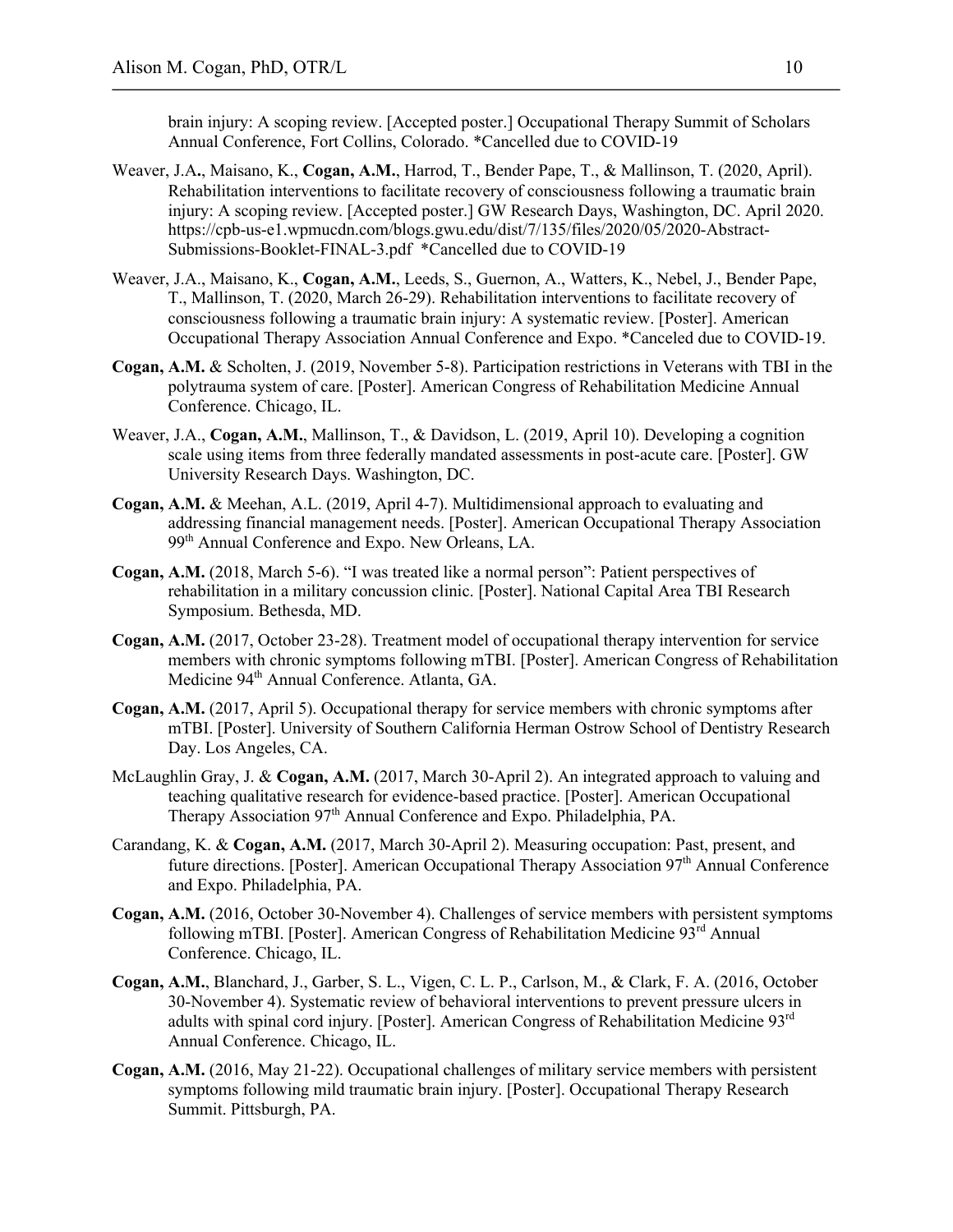- **Cogan, A.M.** (2016, March 9). Systematic review of interventions to prevent pressure ulcers. [Poster: 1<sup>st</sup>] place in Occupational Science category]. University of Southern California Herman Ostrow School of Dentistry Research Day. Los Angeles, CA.
- **Cogan, A.M.** (2016, March 9). Challenges of service members with persistent symptoms following mTBI. [Poster]. University of Southern California Herman Ostrow School of Dentistry Research Day. Los Angeles, CA.
- **Cogan, A.M.** (2015, November 22-25). Occupational therapy for military members with mild traumatic brain injury. [Poster]. Canadian Institute for Military and Veterans Health Research Forum. Quebec City, QC, Canada.
- McLaughlin Gray, J. & **Cogan, A.M.** (2015, October 17-18). An integrated approach to valuing and teaching qualitative research for evidence-based practice. [Poster]. American Occupational Therapy Association/OT Centralized Application Service (OTCAS) Education Summit. Denver, CO.
- **Cogan, A.M.**, Devore, M., Haines, C., Lepore, K., & Ryan, M. (2015, May 14). Occupational therapy for military members with mild TBI. [Poster]. Naval Hospital Camp Pendleton Clinical Investigation Program Research Day. Camp Pendleton, CA.
- **Cogan, A.M.** (2015, May 1-2). Impact of mild traumatic brain injury on participation in active duty military service members (research in progress). [Poster]. Occupational Therapy Summit of Scholars. Los Angeles, CA.
- Carandang, K., **Cogan, A.M.**, Florindez, L., Haywood, C., Kilroy, E., & Sleight, A. (2015, April 16-19). Linking neuroscience research to occupational therapy theory and practice. [Poster]. American Occupational Therapy Association 95<sup>th</sup> Annual Conference and Expo. Nashville, TN.
- **Cogan, A.M.** (2015, March 25). Military community reintegration as transition between figured worlds. [Poster]. University of Southern California Herman Ostrow School of Dentistry Research Day. Los Angeles, CA.
- **Cogan, A.M.**, Devore, M., Haines, C., Lepore, K., & Ryan, M. (2014, June 25). Occupational therapy intervention for community reintegration of military TBI patients. [Poster]. Naval Hospital Camp Pendleton Clinical Investigation Program Research Day. Camp Pendleton, CA.
- **Cogan, A.M.** (2014, May 9-10). Impact of mild traumatic brain injury on participation in active duty service members: Proposed study. [Poster]. Occupational Therapy Summit of Scholars. Philadelphia, PA.
- Atkins, M., Chu, A., Park, P., & **Cogan, A.M**. (2013, April 24-28). Live Your Best Life: Helping individuals with chronic disabilities incorporate healthier lifestyle habits utilizing an approach informed by Lifestyle Redesign®. [Poster]. American Occupational Therapy Association 93rd Annual Conference and Expo. San Diego, CA.
- Peshcherova, D., Wolkoff, M., **Cogan, A.M.**, & Robinson, C. (2013, April 24-28). The effectiveness of joint protection strategies in hand rehabilitation for adults with rheumatoid arthritis. [Poster]. American Occupational Therapy Association 93<sup>rd</sup> Annual Conference and Expo. San Diego, CA.
- **Cogan, A.M.** & Swart Brennan, A. (2013, April 24-28). OT in supportive housing: Expanding our role in mental health. [Poster]. American Occupational Therapy Association 93<sup>rd</sup> Annual Conference and Expo. San Diego, CA.

## **Teaching Experience**

*Courses Taught*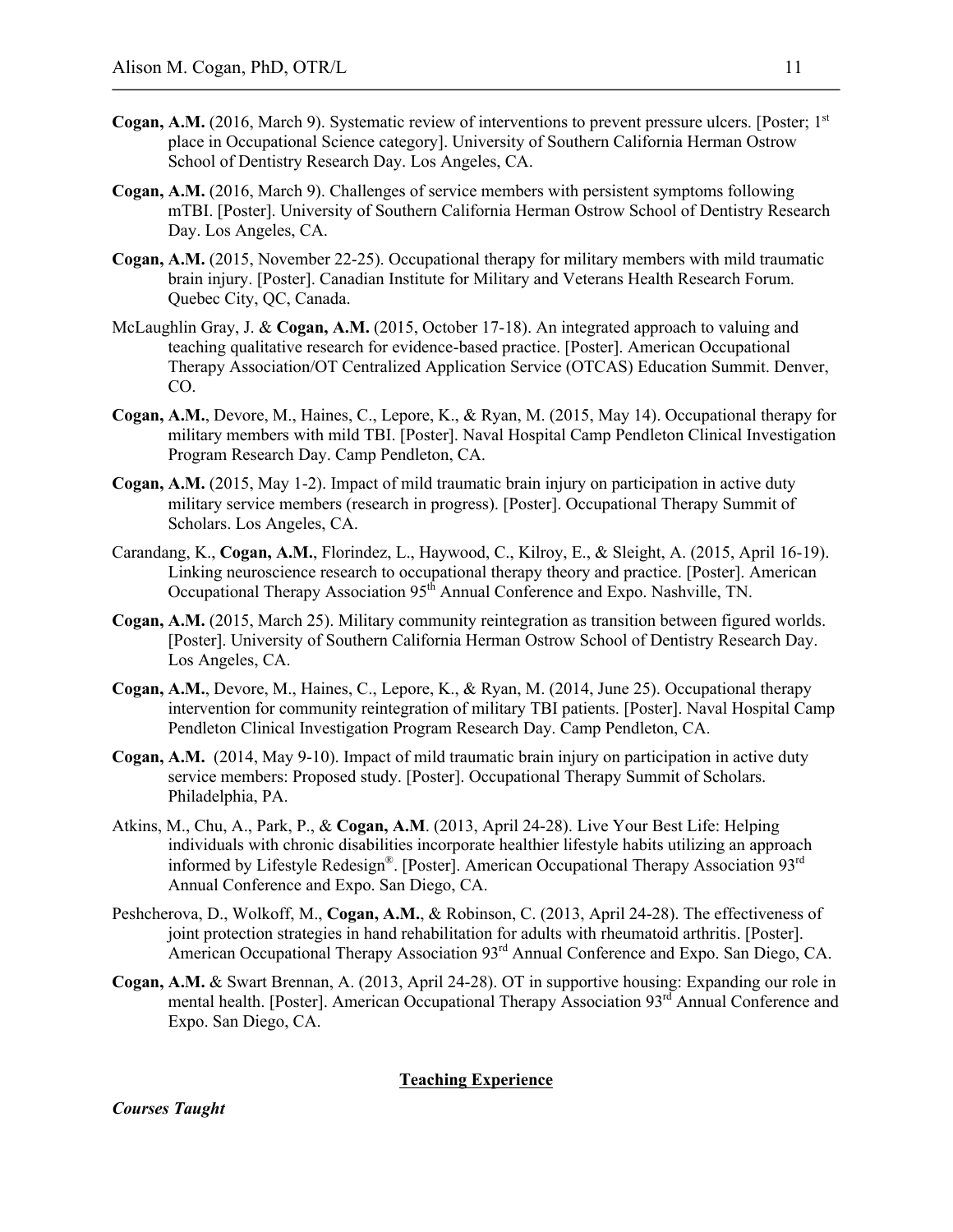George Washington University School of Medicine and Health Professions (post-professional occupational therapy doctorate program and health professions doctoral program)

| 2020, 2021 | Qualitative Methods for the Health Professions (online) |  |  |
|------------|---------------------------------------------------------|--|--|
|------------|---------------------------------------------------------|--|--|

| 2019 – 2021 |  | Program Theory and Health Innovations (online) |  |
|-------------|--|------------------------------------------------|--|
|             |  |                                                |  |

University of Southern California Mrs. T. H. Chan Division of Occupational Science and Occupational Therapy (occupational therapy entry-level and post-professional master's programs)

2017 Craft, Creativity, and Activity Analysis (Summer semester)

2014 – 2017 Qualitative Research for Evidence-based Practice (Spring semester)

# **Professional Activities and Service**

## *Professional Association Memberships*

| American Occupational Therapy Association (AOTA): 2010 – present      |
|-----------------------------------------------------------------------|
| Occupational Therapy Association of California, member: $2010 - 2017$ |
| American Congress of Rehabilitation Medicine (ACRM): 2013 – present   |

### *Professional Service Roles*

ACRM Military and Veterans Affairs Networking Group

Early Career Officer, 2018-2021

Member, 2013-present

Chair, 2021-present

AOTA Systematic Review on Occupational Therapy and Traumatic Brain Injury Review Co-Author, 2020-2022

ACRM Career Development Networking Group

Co-chair, 2020-2021

Leadership Development Task Force Member, 2020-present

Early Career Development Course Task Force Member, 2019-present

Mentoring Task Force Member, 2020-present

ACRM Early Career Networking Group (renamed Career Development Networking Group 10/2020)

Chair, 2019-2020

Chair-elect, 2018-2019

Communications Task Force Past Chair, 2018-2020

Communications Task Force Chair, 2016-2018

Communications Task Force Chair-elect, 2016